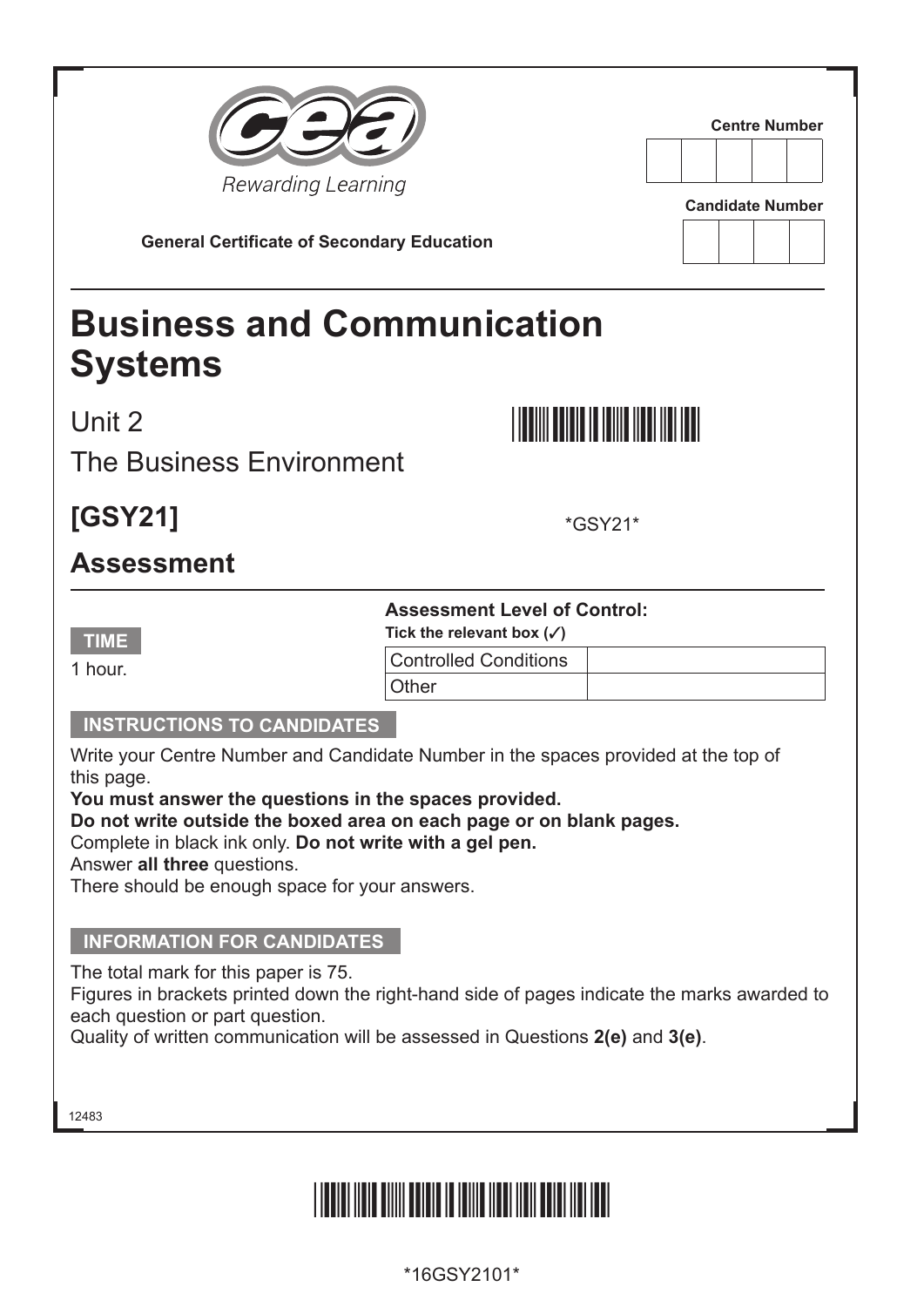| 1     | Clare Browne set up a business called Designer Cakes last year. She employs                                           |       |
|-------|-----------------------------------------------------------------------------------------------------------------------|-------|
|       | one assistant.                                                                                                        |       |
|       | (a) What type of business ownership is Designer Cakes?                                                                |       |
|       |                                                                                                                       | $[1]$ |
|       | (b) A feature of this type of business ownership is unlimited liability.                                              |       |
|       | Explain what this means to Designer Cakes.                                                                            |       |
|       |                                                                                                                       |       |
|       | <u> 1990 - Jan James James James James James James James James James James James James James James James James J</u>  |       |
|       | <u> 1990 - Johann John Stone, martin de Berlin, martin de Berlin, martin de Berlin, martin de Berlin, martin de B</u> |       |
|       |                                                                                                                       | $[2]$ |
|       |                                                                                                                       |       |
|       | (c) Explain two advantages of this type of business ownership.                                                        |       |
|       |                                                                                                                       |       |
|       |                                                                                                                       |       |
|       |                                                                                                                       |       |
|       | <u> 1989 - Johann Harry Harry Harry Harry Harry Harry Harry Harry Harry Harry Harry Harry Harry Harry Harry Harry</u> |       |
|       |                                                                                                                       |       |
|       |                                                                                                                       |       |
|       | <u> 1989 - Johann John Stoff, deutscher Stoffen und der Stoffen und der Stoffen und der Stoffen und der Stoffen</u>   | $[4]$ |
|       |                                                                                                                       |       |
|       |                                                                                                                       |       |
|       |                                                                                                                       |       |
|       |                                                                                                                       |       |
| 12483 |                                                                                                                       |       |
|       |                                                                                                                       |       |
|       |                                                                                                                       |       |
|       |                                                                                                                       |       |
|       | *16GSY2102*                                                                                                           |       |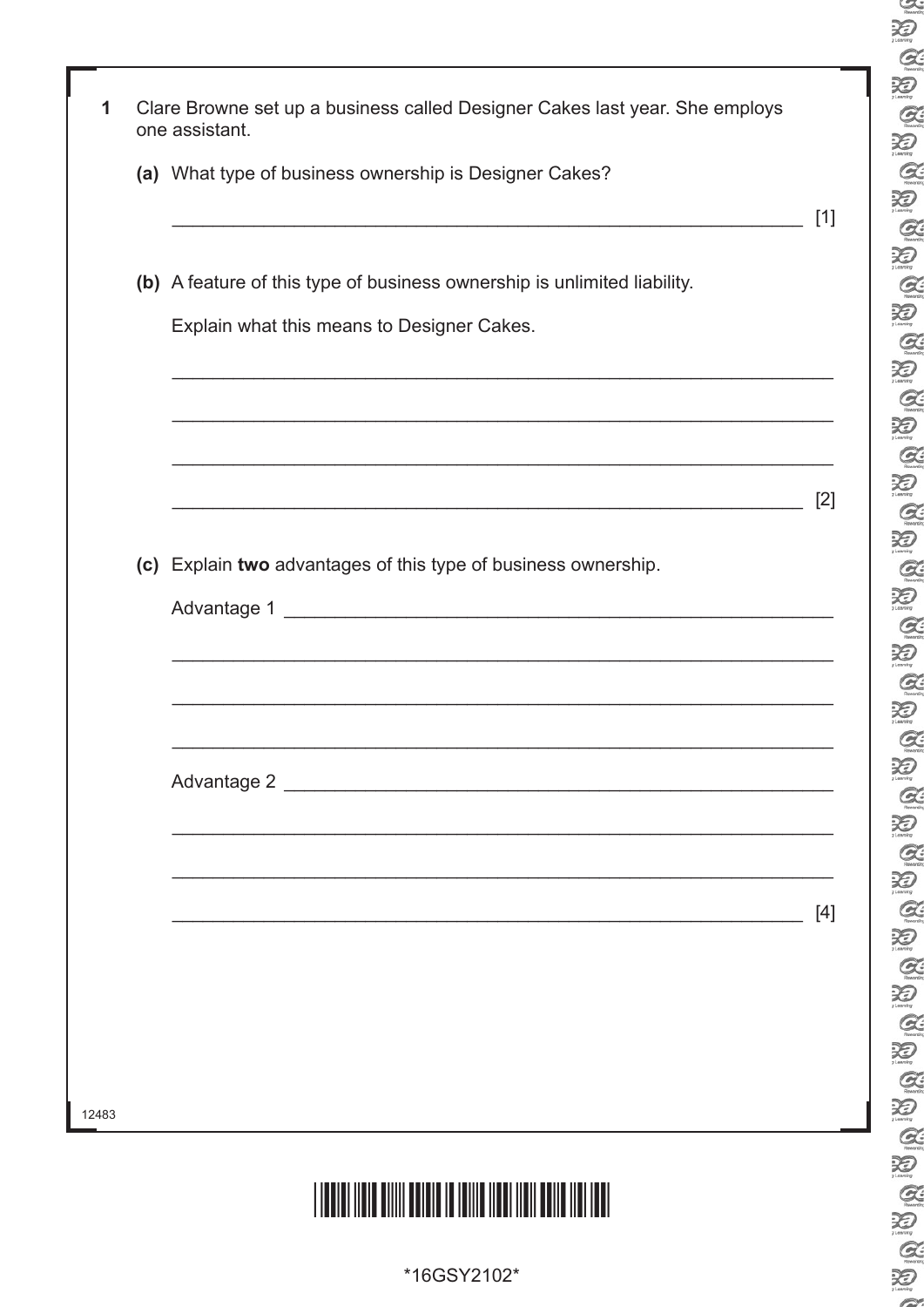| (d) Clare knows that marketing is important for her business. Designer Cakes aims<br>to conduct some marketing.<br>Explain what is meant by marketing.<br>[2]<br>(e) Clare intends to introduce a new extra-large cake for birthdays. She also intends<br>to carry out market research.<br>Explain two advantages of using primary research for Clare's business. |  |
|-------------------------------------------------------------------------------------------------------------------------------------------------------------------------------------------------------------------------------------------------------------------------------------------------------------------------------------------------------------------|--|
|                                                                                                                                                                                                                                                                                                                                                                   |  |
|                                                                                                                                                                                                                                                                                                                                                                   |  |
|                                                                                                                                                                                                                                                                                                                                                                   |  |
|                                                                                                                                                                                                                                                                                                                                                                   |  |
|                                                                                                                                                                                                                                                                                                                                                                   |  |
|                                                                                                                                                                                                                                                                                                                                                                   |  |
|                                                                                                                                                                                                                                                                                                                                                                   |  |
|                                                                                                                                                                                                                                                                                                                                                                   |  |
|                                                                                                                                                                                                                                                                                                                                                                   |  |
|                                                                                                                                                                                                                                                                                                                                                                   |  |
|                                                                                                                                                                                                                                                                                                                                                                   |  |
|                                                                                                                                                                                                                                                                                                                                                                   |  |
| <u> 1989 - Johann Stoff, amerikansk politiker (d. 1989)</u>                                                                                                                                                                                                                                                                                                       |  |
|                                                                                                                                                                                                                                                                                                                                                                   |  |
|                                                                                                                                                                                                                                                                                                                                                                   |  |
|                                                                                                                                                                                                                                                                                                                                                                   |  |
|                                                                                                                                                                                                                                                                                                                                                                   |  |
| $[4]$                                                                                                                                                                                                                                                                                                                                                             |  |
|                                                                                                                                                                                                                                                                                                                                                                   |  |
|                                                                                                                                                                                                                                                                                                                                                                   |  |
|                                                                                                                                                                                                                                                                                                                                                                   |  |
|                                                                                                                                                                                                                                                                                                                                                                   |  |
|                                                                                                                                                                                                                                                                                                                                                                   |  |
|                                                                                                                                                                                                                                                                                                                                                                   |  |
| [Turn over                                                                                                                                                                                                                                                                                                                                                        |  |

##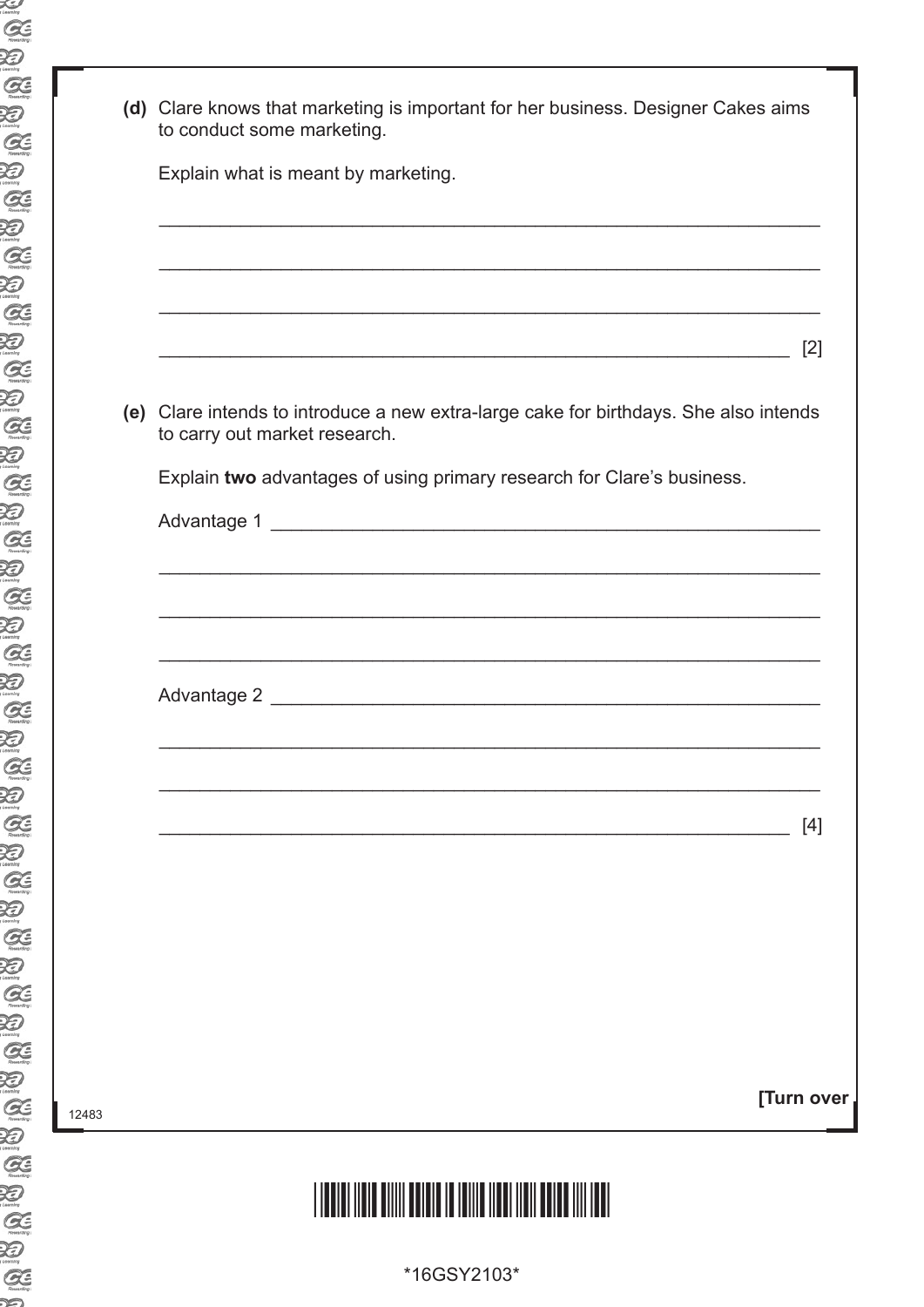| (f)   | Clare needs to think about pricing strategies.                         |
|-------|------------------------------------------------------------------------|
|       | Define the following pricing strategies Clare could use for her cakes. |
|       |                                                                        |
|       |                                                                        |
|       |                                                                        |
|       |                                                                        |
|       |                                                                        |
|       |                                                                        |
|       |                                                                        |
|       | <u> 1989 - Johann Stoff, amerikansk politiker (d. 1989)</u>            |
|       |                                                                        |
|       |                                                                        |
|       |                                                                        |
|       |                                                                        |
|       |                                                                        |
|       |                                                                        |
|       |                                                                        |
|       |                                                                        |
|       |                                                                        |
|       |                                                                        |
|       | [8]                                                                    |
|       |                                                                        |
| 12483 |                                                                        |
|       |                                                                        |

\*16GSY2104\*

 $\sim$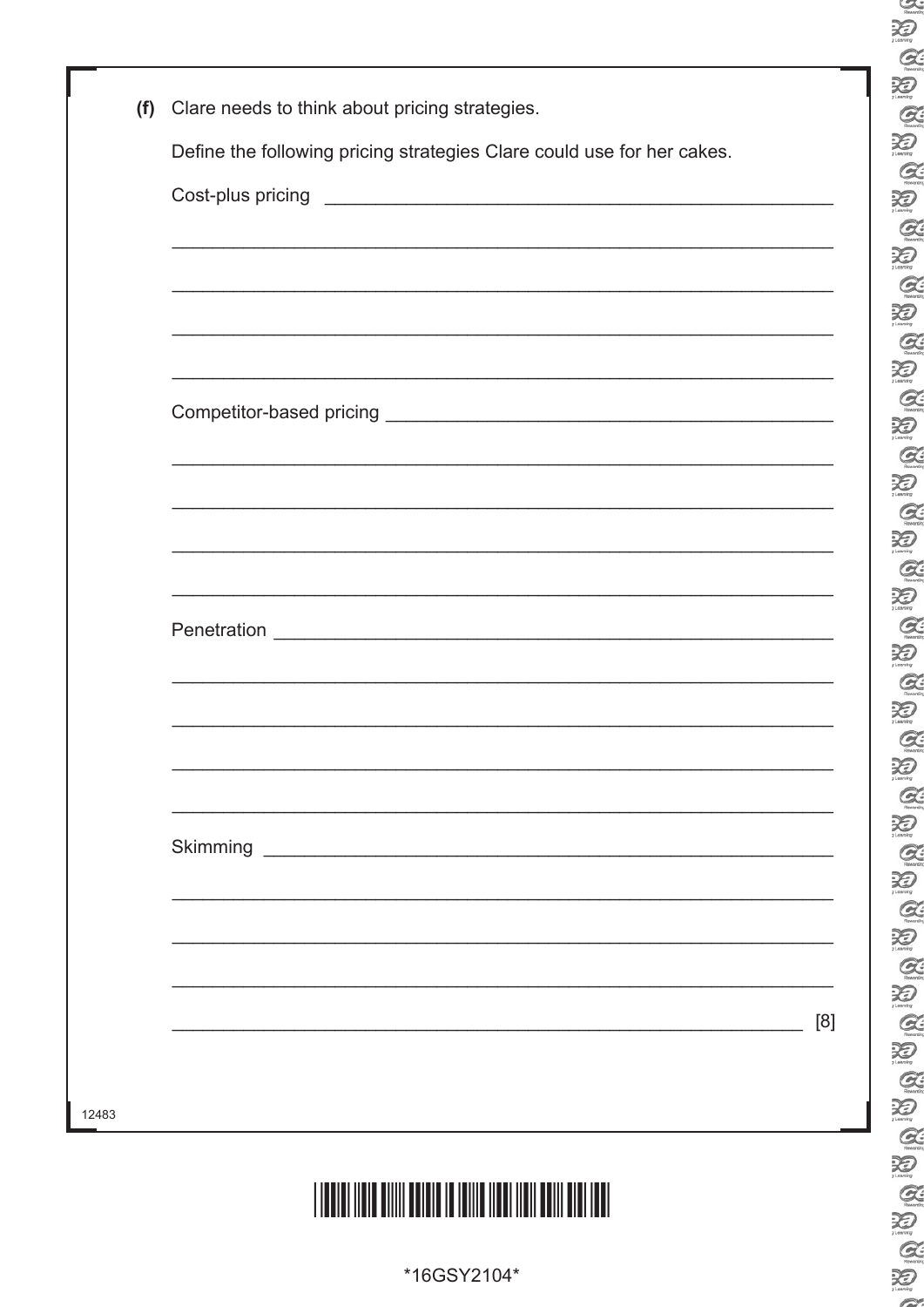| (g) Clare is aware that all products have a life cycle.                                                             |            |
|---------------------------------------------------------------------------------------------------------------------|------------|
| Describe two stages of the product life cycle for Designer Cakes.                                                   |            |
|                                                                                                                     |            |
|                                                                                                                     |            |
|                                                                                                                     |            |
|                                                                                                                     |            |
| 2.                                                                                                                  |            |
|                                                                                                                     |            |
| <u> 1999 - 1999 - 1999 - 1999 - 1999 - 1999 - 1999 - 1999 - 1999 - 1999 - 1999 - 1999 - 1999 - 1999 - 1999 - 19</u> |            |
|                                                                                                                     | $[4]$      |
|                                                                                                                     |            |
|                                                                                                                     |            |
|                                                                                                                     |            |
|                                                                                                                     |            |
|                                                                                                                     |            |
|                                                                                                                     |            |
|                                                                                                                     |            |
|                                                                                                                     |            |
|                                                                                                                     |            |
|                                                                                                                     |            |
|                                                                                                                     |            |
|                                                                                                                     |            |
|                                                                                                                     | [Turn over |
|                                                                                                                     |            |
|                                                                                                                     |            |

\*16GSY2105\*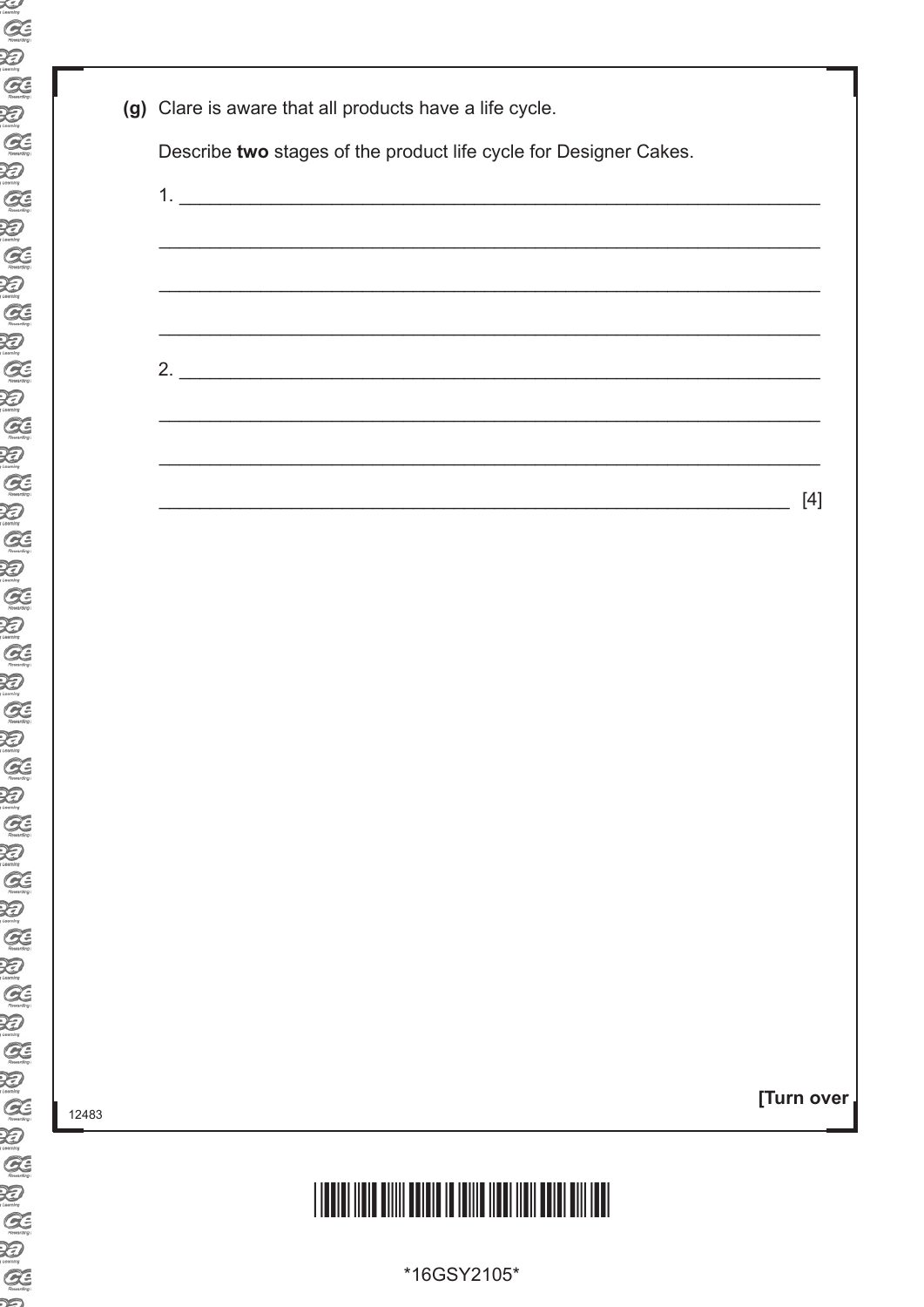| $\overline{2}$ |  | North Golf is expanding its shop. It intends creating one full-time and two part-time<br>sales assistant posts.  |       |
|----------------|--|------------------------------------------------------------------------------------------------------------------|-------|
|                |  | (a) (i) Identify one internal method of recruitment for the full-time sales assistant.                           | $[1]$ |
|                |  | (ii) Identify and explain two external methods of recruitment that North Golf<br>could use.                      |       |
|                |  |                                                                                                                  |       |
|                |  |                                                                                                                  |       |
|                |  | and the control of the control of the control of the control of the control of the control of the control of the |       |
|                |  |                                                                                                                  | $[4]$ |
|                |  |                                                                                                                  |       |
|                |  |                                                                                                                  |       |
|                |  |                                                                                                                  |       |
|                |  |                                                                                                                  |       |
| 12483          |  |                                                                                                                  |       |
|                |  |                                                                                                                  |       |

\*16GSY2106\*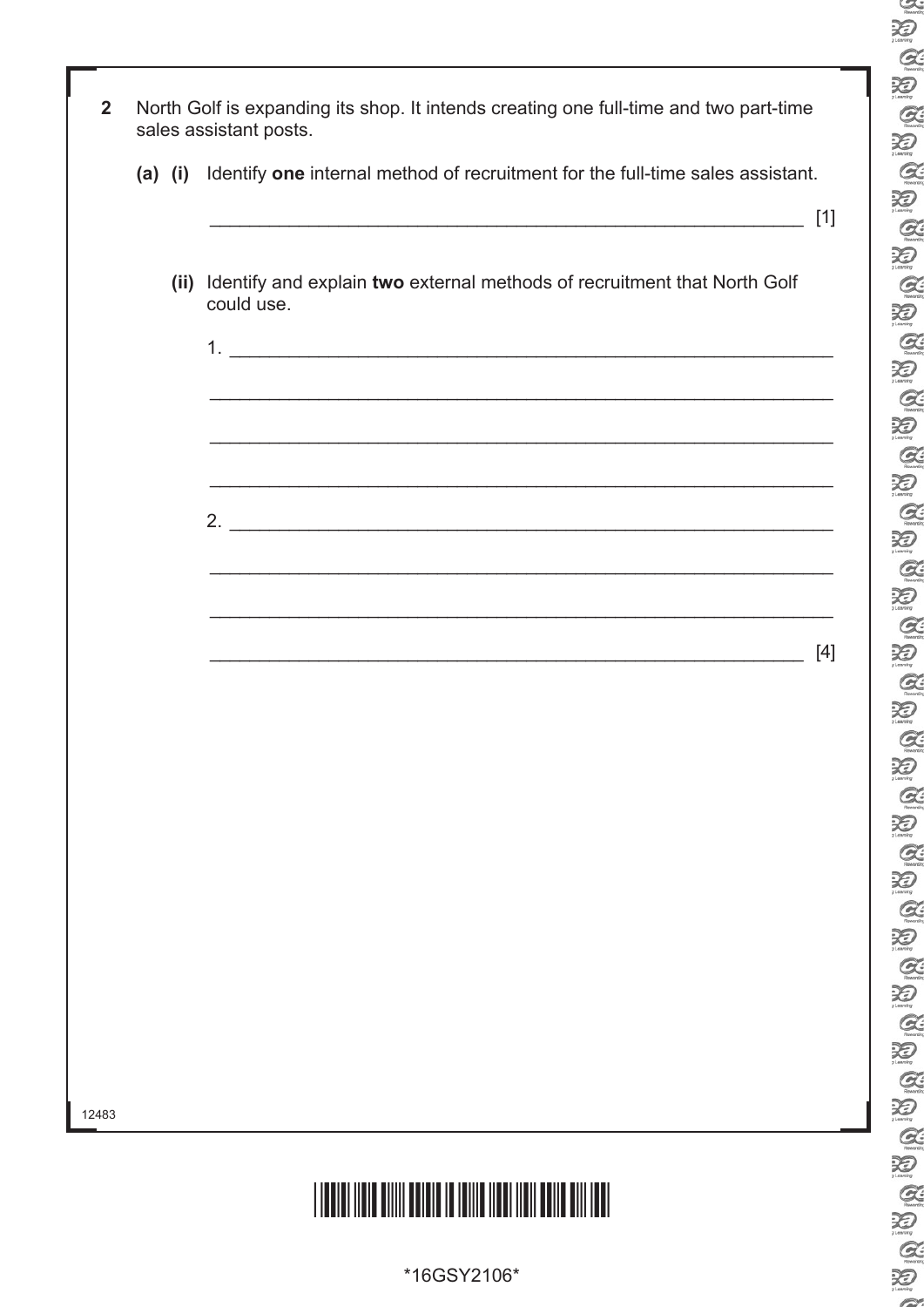| $(b)$ $(i)$ | Apart from interview, identify and explain two methods of selection that<br>North Golf could use.       |            |
|-------------|---------------------------------------------------------------------------------------------------------|------------|
|             |                                                                                                         |            |
|             |                                                                                                         |            |
|             |                                                                                                         |            |
|             |                                                                                                         |            |
|             |                                                                                                         |            |
|             |                                                                                                         | $[4]$      |
|             | (ii) Identify one way that an applicant could prepare for a sales assistant<br>interview in North Golf. |            |
|             |                                                                                                         | $[1]$      |
|             |                                                                                                         |            |
|             |                                                                                                         |            |
|             |                                                                                                         |            |
|             |                                                                                                         |            |
|             |                                                                                                         |            |
|             |                                                                                                         |            |
|             |                                                                                                         | [Turn over |
|             |                                                                                                         |            |

\*16GSY2107\*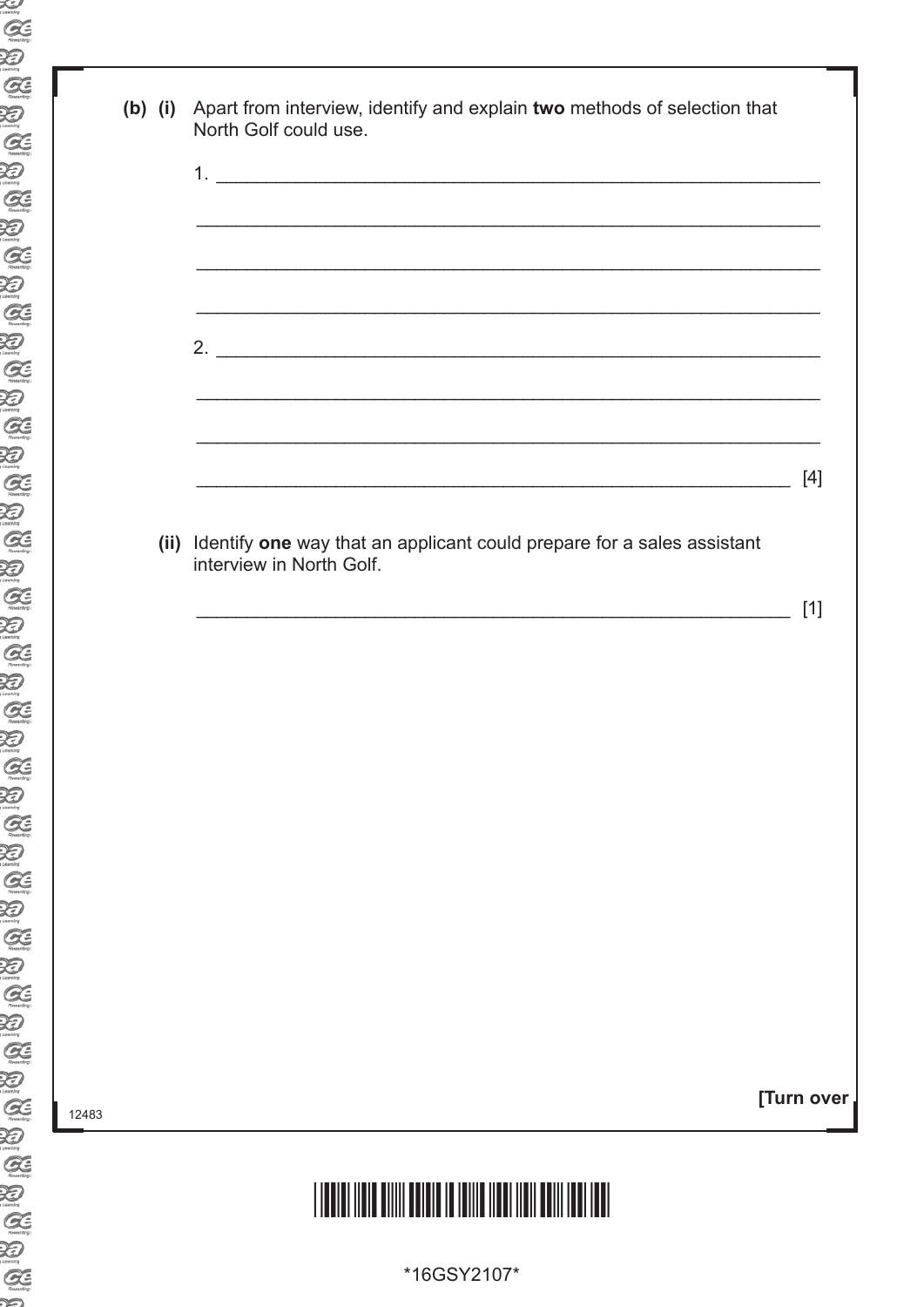| $\mathcal{Q}$<br>Q<br>Q<br>D<br>Q<br>$\sum_{l,\text{norm}}$<br>$\mathcal{Q}$<br>$\sum_{l \text{ country}}$<br>Q<br>XI)<br>1.comine<br>$\alpha$<br>Ð<br>$\alpha$<br>XI)<br>$\mathcal{Q}$<br>Q<br>Q<br>$\sum_{t \text{ country}}$<br>Q<br>$\bigotimes$<br>Q<br>Q<br>$\mathcal{G}$<br>د€ڌ<br>G<br>XI)<br>$\mathcal{G}$<br>Ð<br>$\mathcal{Q}$<br>$\bigotimes_{l \text{ convex}}$<br>$\mathcal{Q}$<br>RI)<br>Q<br>$\chi_{\mathcal{D}}$<br>$\mathcal{Q}$<br>D<br>$\mathcal{G}$<br>Đ<br>$\mathcal{G}$<br>X.<br>$\mathcal{G}$<br>X)<br>$\mathcal{Q}$<br>Ð | XI)<br>1. coming |
|---------------------------------------------------------------------------------------------------------------------------------------------------------------------------------------------------------------------------------------------------------------------------------------------------------------------------------------------------------------------------------------------------------------------------------------------------------------------------------------------------------------------------------------------------|------------------|
|                                                                                                                                                                                                                                                                                                                                                                                                                                                                                                                                                   |                  |
|                                                                                                                                                                                                                                                                                                                                                                                                                                                                                                                                                   |                  |
|                                                                                                                                                                                                                                                                                                                                                                                                                                                                                                                                                   |                  |
|                                                                                                                                                                                                                                                                                                                                                                                                                                                                                                                                                   |                  |
|                                                                                                                                                                                                                                                                                                                                                                                                                                                                                                                                                   |                  |
|                                                                                                                                                                                                                                                                                                                                                                                                                                                                                                                                                   |                  |
|                                                                                                                                                                                                                                                                                                                                                                                                                                                                                                                                                   |                  |
|                                                                                                                                                                                                                                                                                                                                                                                                                                                                                                                                                   |                  |
|                                                                                                                                                                                                                                                                                                                                                                                                                                                                                                                                                   |                  |
|                                                                                                                                                                                                                                                                                                                                                                                                                                                                                                                                                   |                  |
|                                                                                                                                                                                                                                                                                                                                                                                                                                                                                                                                                   |                  |
|                                                                                                                                                                                                                                                                                                                                                                                                                                                                                                                                                   |                  |
|                                                                                                                                                                                                                                                                                                                                                                                                                                                                                                                                                   |                  |
|                                                                                                                                                                                                                                                                                                                                                                                                                                                                                                                                                   |                  |
|                                                                                                                                                                                                                                                                                                                                                                                                                                                                                                                                                   |                  |
|                                                                                                                                                                                                                                                                                                                                                                                                                                                                                                                                                   |                  |
|                                                                                                                                                                                                                                                                                                                                                                                                                                                                                                                                                   |                  |
|                                                                                                                                                                                                                                                                                                                                                                                                                                                                                                                                                   |                  |
|                                                                                                                                                                                                                                                                                                                                                                                                                                                                                                                                                   |                  |
|                                                                                                                                                                                                                                                                                                                                                                                                                                                                                                                                                   |                  |
|                                                                                                                                                                                                                                                                                                                                                                                                                                                                                                                                                   |                  |
|                                                                                                                                                                                                                                                                                                                                                                                                                                                                                                                                                   |                  |
|                                                                                                                                                                                                                                                                                                                                                                                                                                                                                                                                                   |                  |
|                                                                                                                                                                                                                                                                                                                                                                                                                                                                                                                                                   |                  |
|                                                                                                                                                                                                                                                                                                                                                                                                                                                                                                                                                   |                  |
|                                                                                                                                                                                                                                                                                                                                                                                                                                                                                                                                                   |                  |
|                                                                                                                                                                                                                                                                                                                                                                                                                                                                                                                                                   |                  |
|                                                                                                                                                                                                                                                                                                                                                                                                                                                                                                                                                   |                  |
|                                                                                                                                                                                                                                                                                                                                                                                                                                                                                                                                                   |                  |
|                                                                                                                                                                                                                                                                                                                                                                                                                                                                                                                                                   |                  |
|                                                                                                                                                                                                                                                                                                                                                                                                                                                                                                                                                   |                  |
|                                                                                                                                                                                                                                                                                                                                                                                                                                                                                                                                                   |                  |
|                                                                                                                                                                                                                                                                                                                                                                                                                                                                                                                                                   |                  |
|                                                                                                                                                                                                                                                                                                                                                                                                                                                                                                                                                   |                  |
|                                                                                                                                                                                                                                                                                                                                                                                                                                                                                                                                                   |                  |
|                                                                                                                                                                                                                                                                                                                                                                                                                                                                                                                                                   |                  |
|                                                                                                                                                                                                                                                                                                                                                                                                                                                                                                                                                   |                  |
|                                                                                                                                                                                                                                                                                                                                                                                                                                                                                                                                                   |                  |
|                                                                                                                                                                                                                                                                                                                                                                                                                                                                                                                                                   |                  |
|                                                                                                                                                                                                                                                                                                                                                                                                                                                                                                                                                   |                  |
|                                                                                                                                                                                                                                                                                                                                                                                                                                                                                                                                                   |                  |
|                                                                                                                                                                                                                                                                                                                                                                                                                                                                                                                                                   |                  |
|                                                                                                                                                                                                                                                                                                                                                                                                                                                                                                                                                   |                  |
|                                                                                                                                                                                                                                                                                                                                                                                                                                                                                                                                                   |                  |
|                                                                                                                                                                                                                                                                                                                                                                                                                                                                                                                                                   |                  |
|                                                                                                                                                                                                                                                                                                                                                                                                                                                                                                                                                   |                  |
|                                                                                                                                                                                                                                                                                                                                                                                                                                                                                                                                                   |                  |
|                                                                                                                                                                                                                                                                                                                                                                                                                                                                                                                                                   |                  |
|                                                                                                                                                                                                                                                                                                                                                                                                                                                                                                                                                   |                  |
|                                                                                                                                                                                                                                                                                                                                                                                                                                                                                                                                                   |                  |
|                                                                                                                                                                                                                                                                                                                                                                                                                                                                                                                                                   |                  |
|                                                                                                                                                                                                                                                                                                                                                                                                                                                                                                                                                   |                  |

 $\sum_{\substack{\text{matrix}}$ 

|       | $(c)$ (i) | The new sales assistants will require training on customer services.                                                  |
|-------|-----------|-----------------------------------------------------------------------------------------------------------------------|
|       |           | Identify one type of suitable on-the-job training for the new sales assistants.<br>$[1]$                              |
|       |           |                                                                                                                       |
|       |           | (ii) Explain one advantage and one disadvantage of using on-the-job training.                                         |
|       |           |                                                                                                                       |
|       |           | <u> 1989 - Johann Stoff, amerikan bestein de stad in de stad in de stad in de stad in de stad in de stad in de st</u> |
|       |           |                                                                                                                       |
|       |           | <u> 1989 - Johann John Harry Harry Harry Harry Harry Harry Harry Harry Harry Harry Harry Harry Harry Harry Harry</u>  |
|       |           | $[4]$                                                                                                                 |
|       |           |                                                                                                                       |
|       |           |                                                                                                                       |
|       |           |                                                                                                                       |
|       |           |                                                                                                                       |
|       |           |                                                                                                                       |
|       |           |                                                                                                                       |
|       |           |                                                                                                                       |
| 12483 |           |                                                                                                                       |
|       |           |                                                                                                                       |
|       |           | <u>HEITHIN HEITHIN HEITHIN HEITHIN HEITHIN HEITHIN HEITHIN HEITHIN HEITHIN HEITHIN HEITHIN HEITHIN HEITHIN HEITH</u>  |

\*16GSY2108\*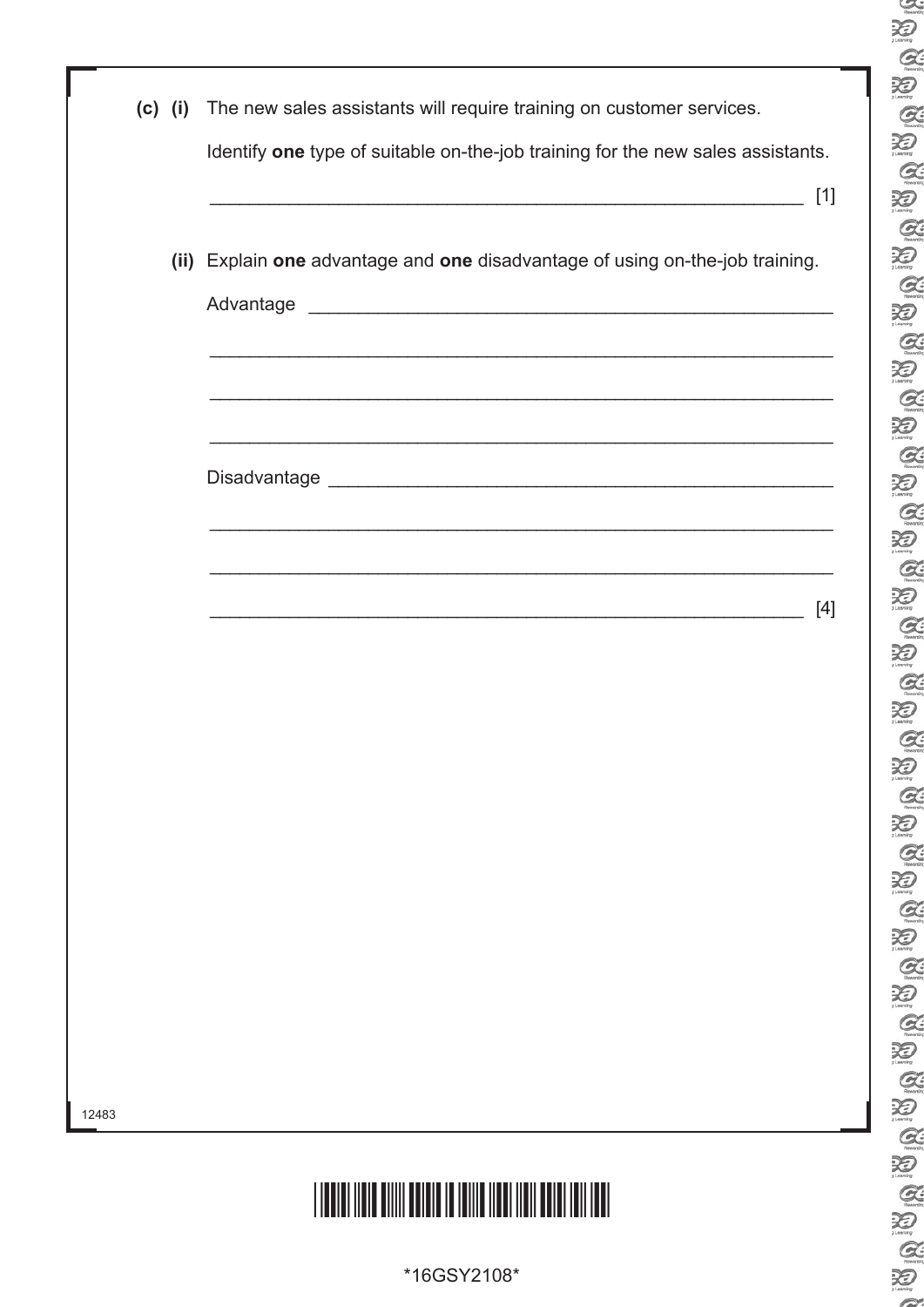| اڪ<br>amby                   |
|------------------------------|
| Œ                            |
| ≫                            |
| $Q_1$                        |
|                              |
| Ð                            |
| Œ                            |
| Ð                            |
| Œ                            |
| Ð                            |
| G                            |
| $\bigotimes$                 |
| Œ                            |
| Ð                            |
|                              |
| $G\in$                       |
| Ð                            |
| $\alpha$                     |
| Ð                            |
| Œ                            |
| ≫                            |
| Œ                            |
| $\sum_{\text{boundary}}$     |
| Œ                            |
| Ð                            |
|                              |
| Œ                            |
| Ð                            |
| $\alpha$                     |
| ≫                            |
| Œ                            |
| Ð                            |
| Œ                            |
| $\sum_{i,\text{continuous}}$ |
| Œ                            |
| Ð                            |
|                              |
| G                            |
| Ð                            |
| Œ                            |
| Ð                            |
| Œ                            |
| Ð                            |
| Œ                            |
| Ð                            |
| Œ                            |
|                              |
| ≫                            |
| Œ                            |
| Ð                            |
| Œ                            |
| ∞                            |

|       | (d) North Golf uses digital technology daily.                          |            |
|-------|------------------------------------------------------------------------|------------|
|       | Explain the following digital technologies with respect to North Golf. |            |
|       |                                                                        |            |
|       |                                                                        |            |
|       |                                                                        |            |
|       |                                                                        |            |
|       |                                                                        |            |
|       |                                                                        |            |
|       |                                                                        |            |
|       |                                                                        |            |
|       |                                                                        |            |
|       |                                                                        |            |
|       |                                                                        |            |
|       |                                                                        |            |
|       |                                                                        | [6]        |
|       |                                                                        |            |
|       |                                                                        |            |
|       |                                                                        |            |
|       |                                                                        |            |
|       |                                                                        |            |
|       |                                                                        | [Turn over |
| 12483 |                                                                        |            |

\*16GSY2109\*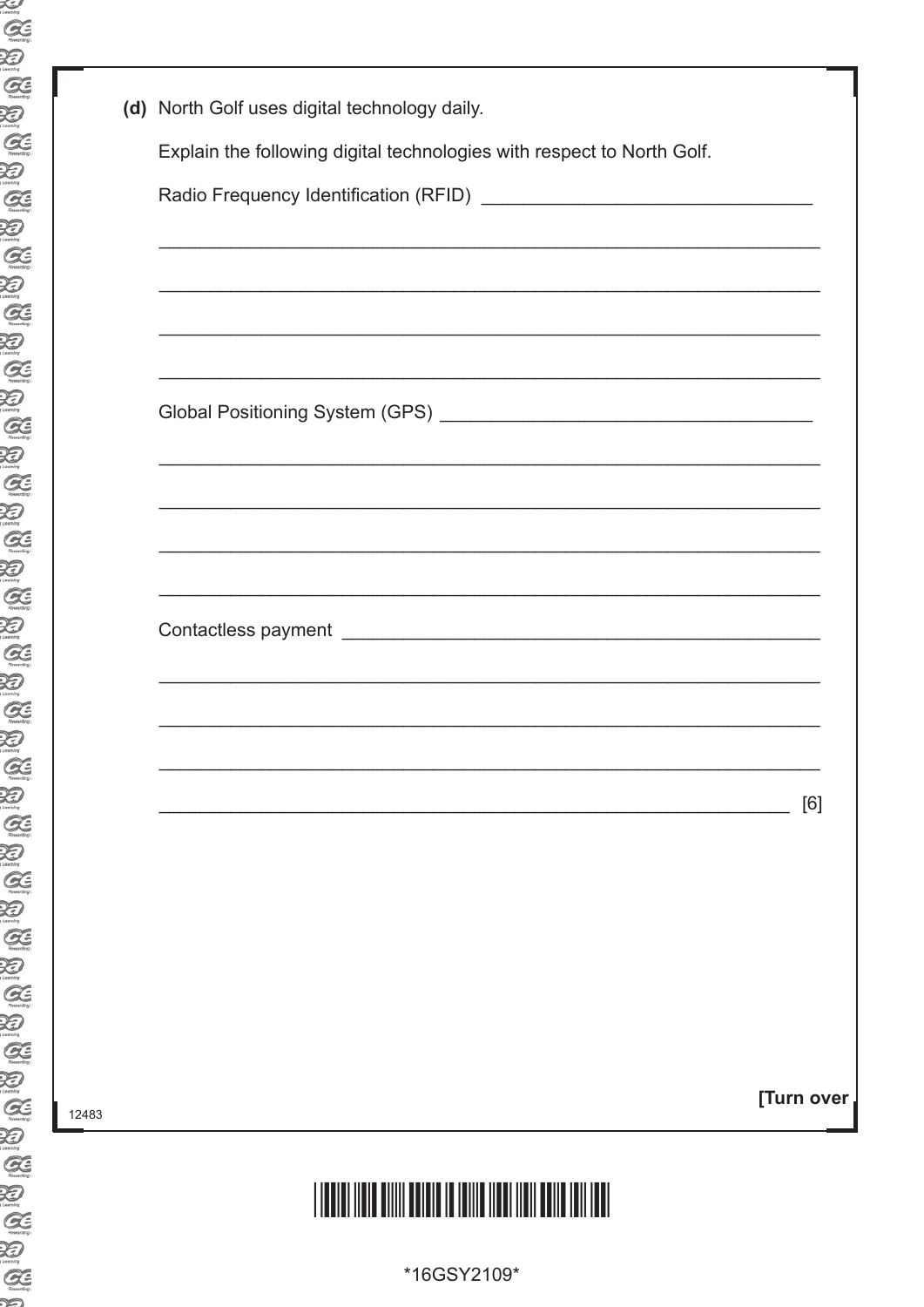| The quality of written communication is assessed in this question. |
|--------------------------------------------------------------------|
|                                                                    |
|                                                                    |
|                                                                    |
|                                                                    |
|                                                                    |
|                                                                    |
|                                                                    |
|                                                                    |
|                                                                    |
|                                                                    |
|                                                                    |
|                                                                    |
|                                                                    |
|                                                                    |
|                                                                    |
|                                                                    |
|                                                                    |
|                                                                    |
|                                                                    |
|                                                                    |
|                                                                    |
|                                                                    |
|                                                                    |
|                                                                    |
|                                                                    |
|                                                                    |
|                                                                    |
|                                                                    |
|                                                                    |

 $\sum_{\substack{\text{matrix}}$ 

E

 $\sum_{i \text{empty}}$  $\alpha$  $\sum_{\text{Gamma}}$ 

E<br>E

 $\alpha$ 

 $\sum_{\text{learning}}$ 

E<br>E

E<br>E

E<br>E

 $\sum_{\text{Rausin}}$ 

20

泡

OCE OF

E<br>E

E

 $\sum_{\text{max}}$ 

 $Q$ 迫

 $\alpha$ 

E

 $\sum_{\text{Z} \text{ learning}}$ 

E<br>E

 $Q$ 

**ABAB** 

S & K

 $\sim$ 

\*16GSY2110\*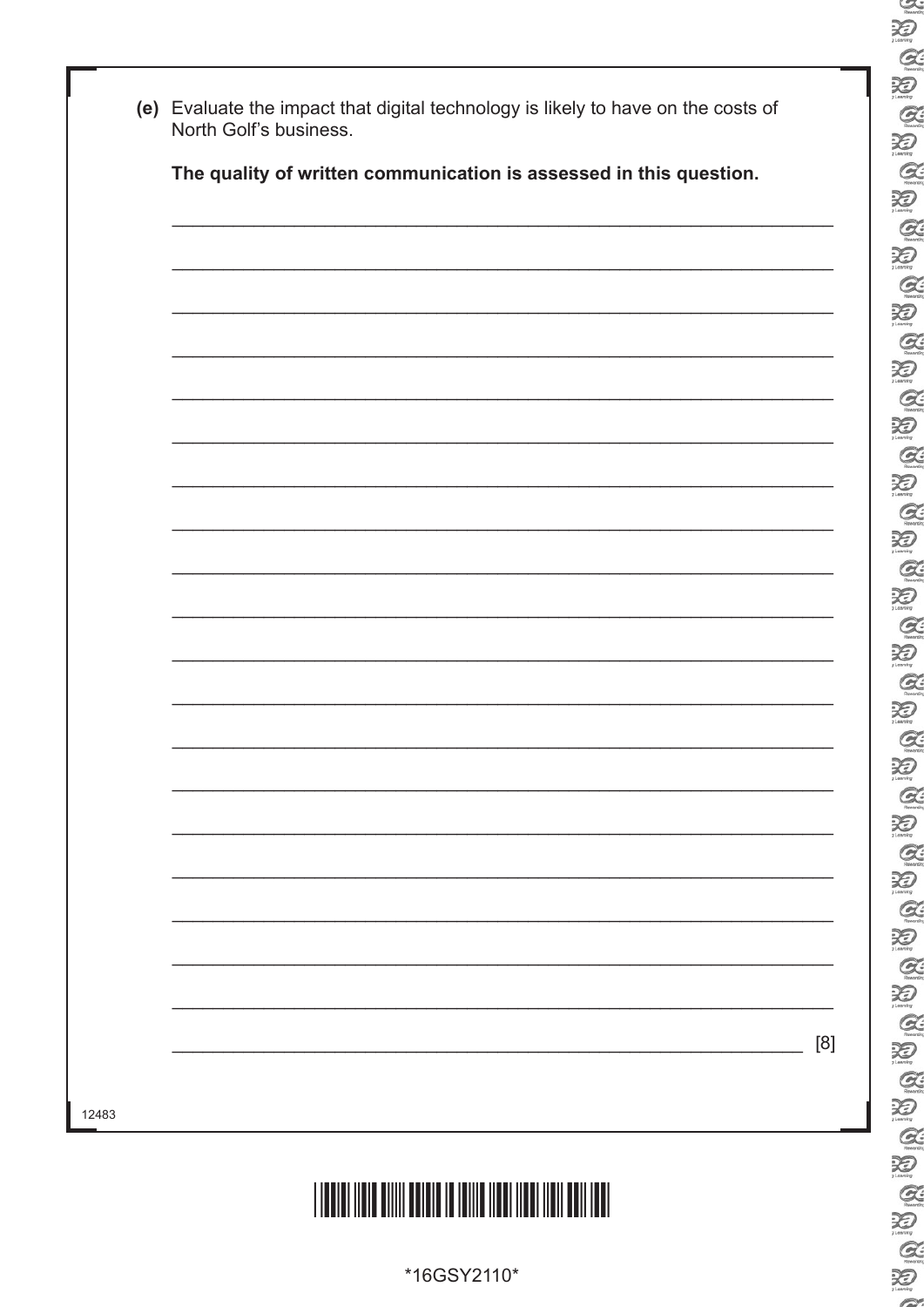- **3** Bobs Media Ltd creates and designs websites for local and international businesses. Matilda is responsible for the company's business documents.
	- **(a)** Name **three** pieces of information that should be included in an agenda.



**[Turn over**

### \*16GSY2111\*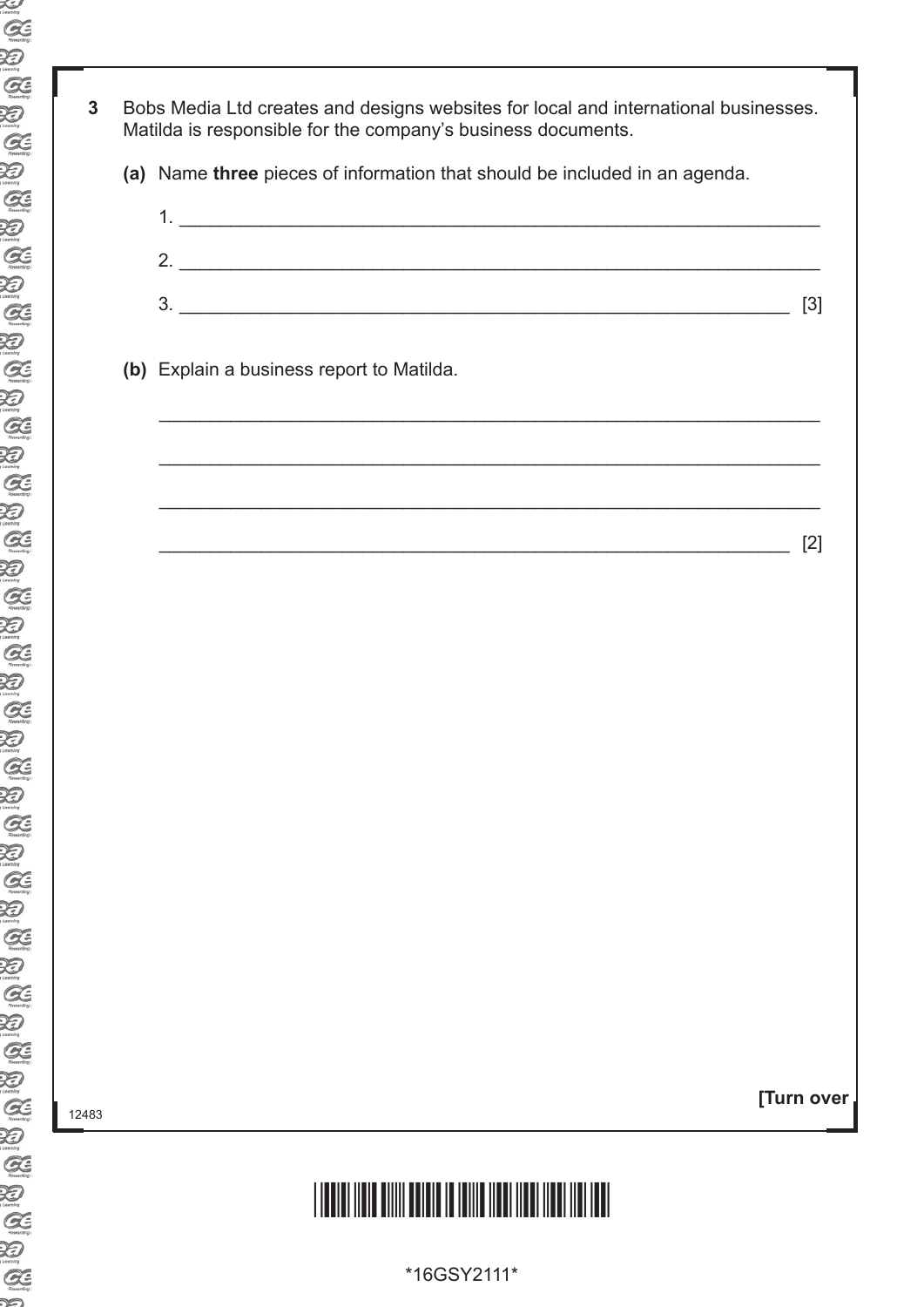|                                      | $[2]$ |
|--------------------------------------|-------|
|                                      |       |
| (d) Define the term digital trading. |       |
|                                      | [6]   |
|                                      |       |
|                                      |       |
|                                      |       |
|                                      |       |

\*16GSY2112\*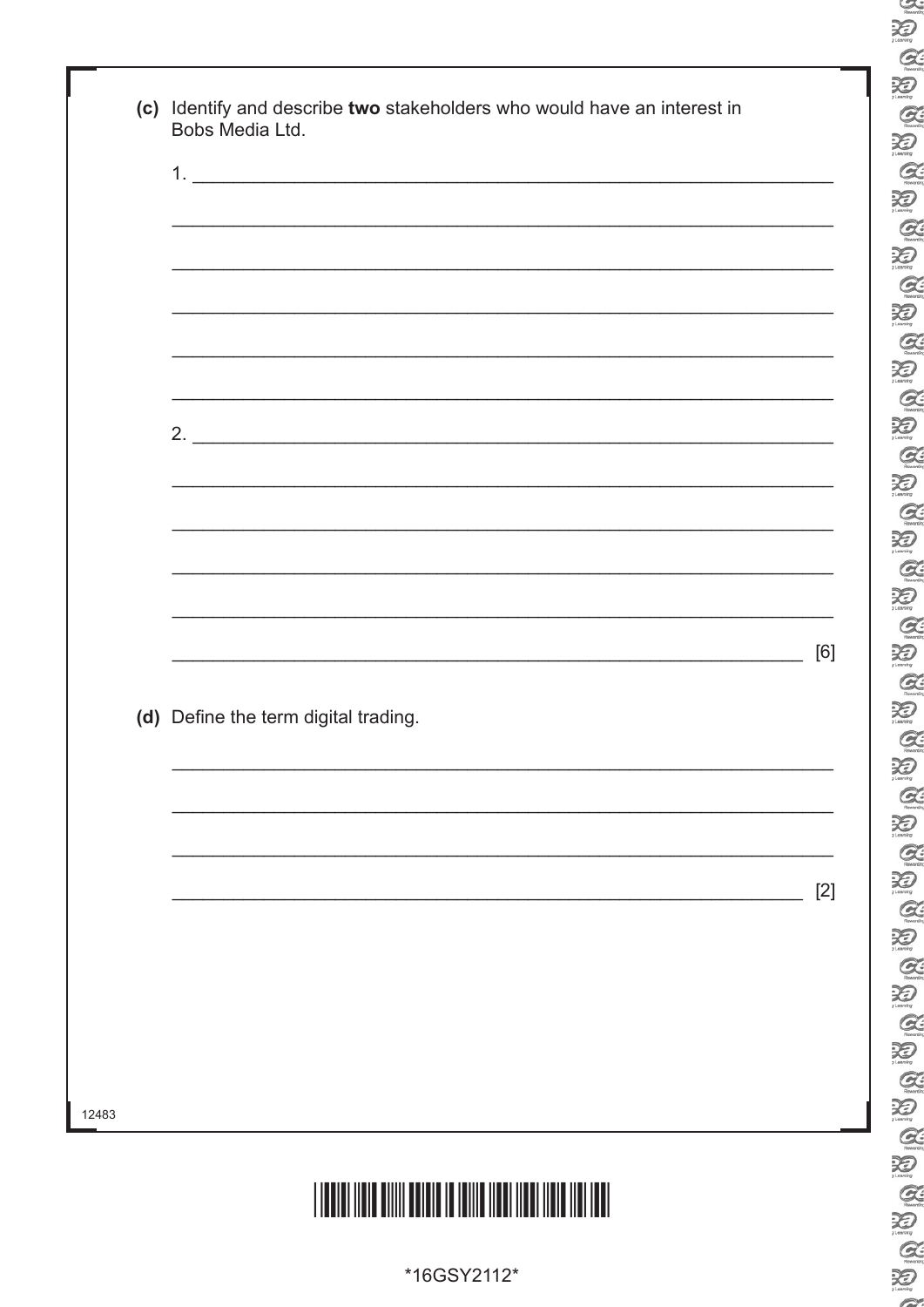| اڪ<br>amby                              |
|-----------------------------------------|
| Œ                                       |
| Ð                                       |
|                                         |
| $G\in$                                  |
| Ð                                       |
| $G\subseteq$                            |
| Đ                                       |
| Œ                                       |
| Đ                                       |
| G                                       |
| Ð                                       |
| G                                       |
| Ð                                       |
| $\mathcal{G}\hspace{-0.1cm}\mathcal{E}$ |
| Ð                                       |
| G                                       |
| Ð                                       |
| Œ                                       |
| Đ                                       |
| Œ                                       |
| <b>X</b>                                |
| Œ                                       |
| ≫                                       |
| Œ                                       |
| H                                       |
| $\overline{\mathcal{G}}$                |
| カ                                       |
| Œ                                       |
| Ð                                       |
| G                                       |
| Ð                                       |
| Œ                                       |
| Ð                                       |
| $G \in$                                 |
| Ð                                       |
| Œ                                       |
| ガ                                       |
| Œ                                       |
| ≫                                       |
| Œ                                       |
| Ð                                       |
| Œ<br>Ð                                  |
|                                         |
|                                         |
| Œ                                       |
| Ð                                       |
| Œ<br>∽                                  |

|  |  | The quality of written communication is assessed in this question. |  |
|--|--|--------------------------------------------------------------------|--|
|  |  |                                                                    |  |
|  |  |                                                                    |  |
|  |  |                                                                    |  |
|  |  |                                                                    |  |
|  |  |                                                                    |  |
|  |  |                                                                    |  |
|  |  |                                                                    |  |
|  |  |                                                                    |  |
|  |  |                                                                    |  |
|  |  |                                                                    |  |
|  |  |                                                                    |  |
|  |  |                                                                    |  |
|  |  |                                                                    |  |
|  |  |                                                                    |  |
|  |  |                                                                    |  |
|  |  |                                                                    |  |
|  |  |                                                                    |  |
|  |  |                                                                    |  |
|  |  |                                                                    |  |
|  |  |                                                                    |  |
|  |  |                                                                    |  |
|  |  |                                                                    |  |
|  |  |                                                                    |  |
|  |  |                                                                    |  |
|  |  |                                                                    |  |
|  |  |                                                                    |  |
|  |  |                                                                    |  |

 $[8]$ 

# 

\*16GSY2113\*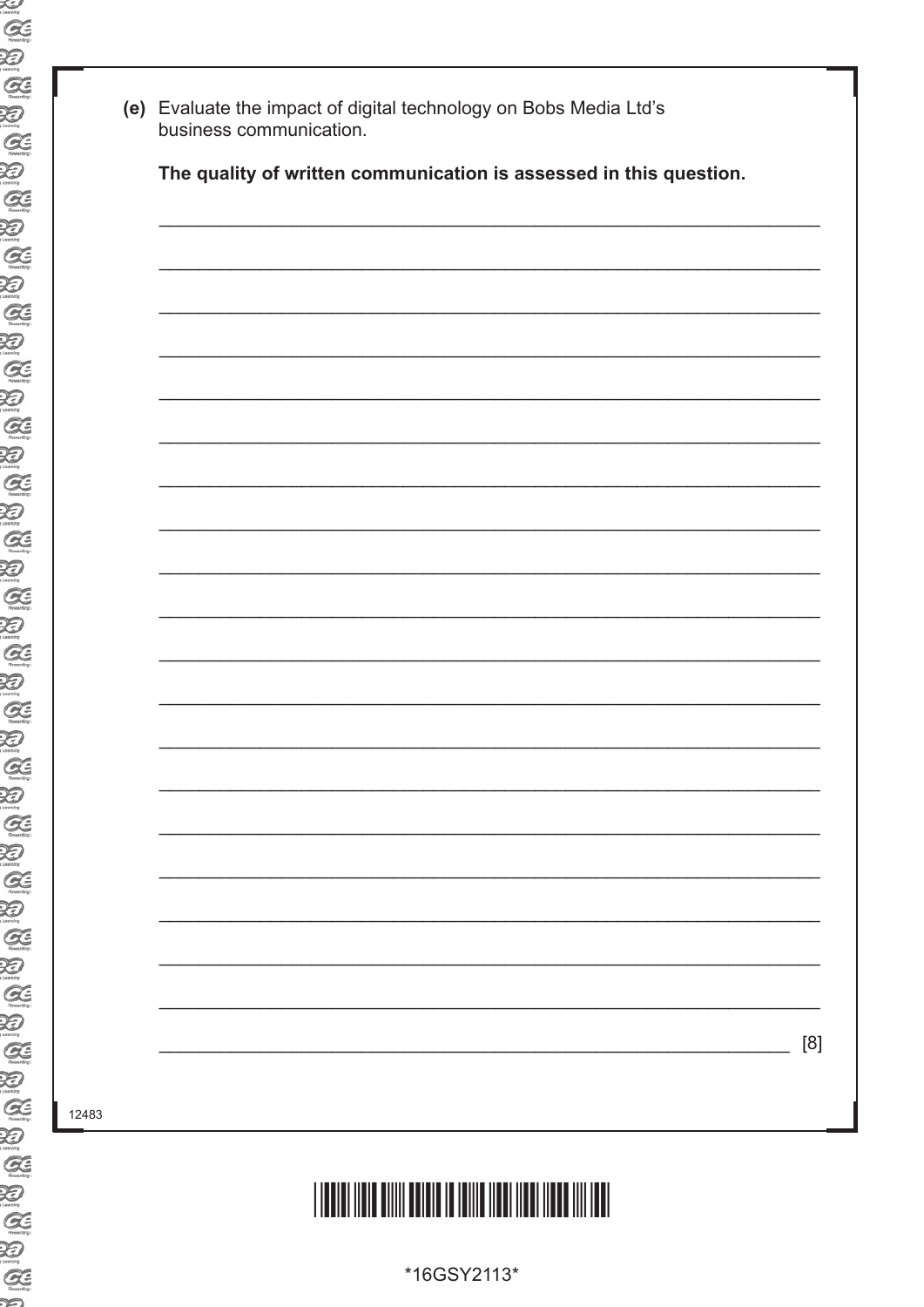### **THIS IS THE END OF THE QUESTION PAPER**

**BLANK PAGE**

**DO NOT WRITE ON THIS PAGE**



\*16GSY2114\*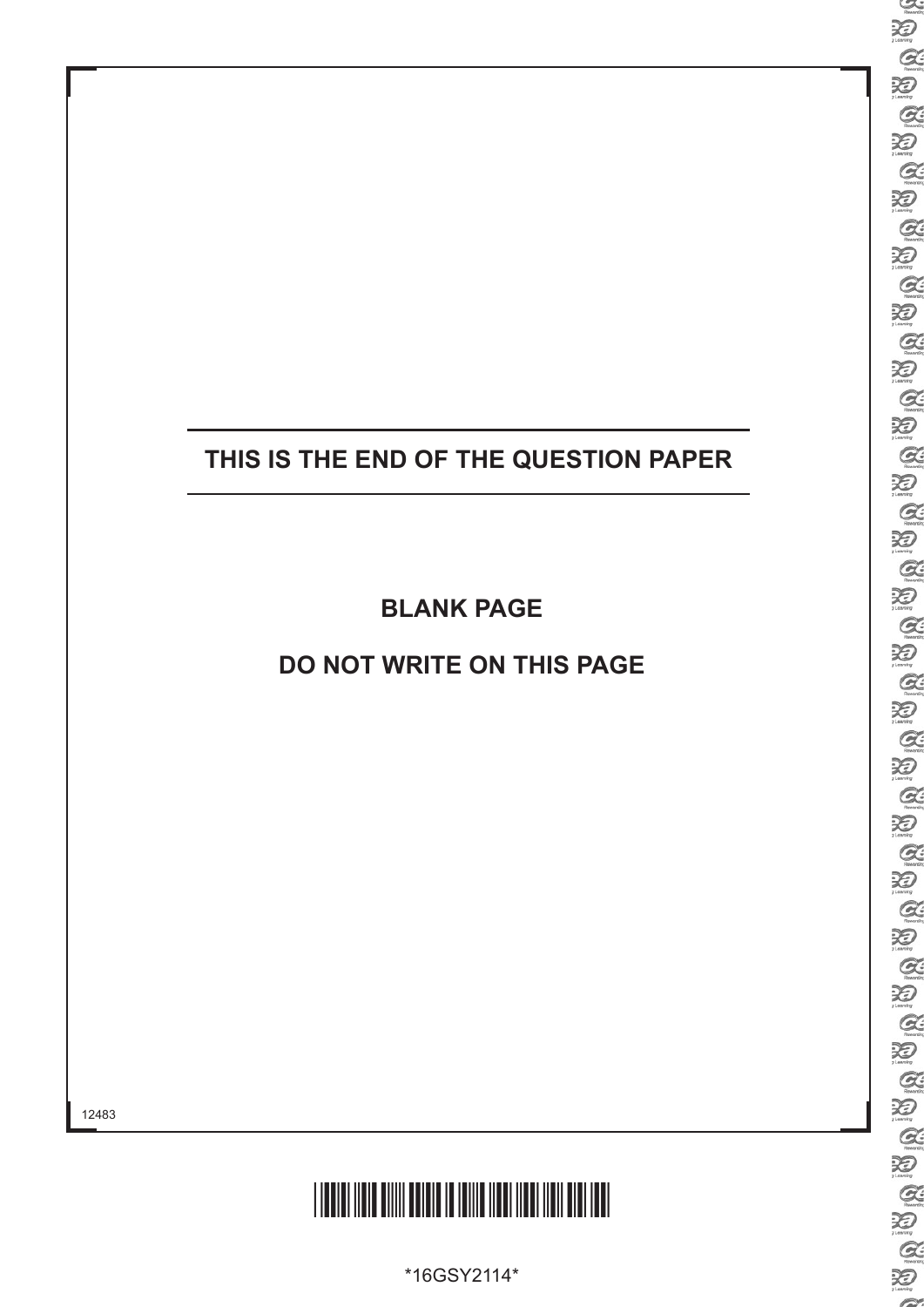## <u>\*16 SY2115 SY2115 SY2115 III 19115 III 1911 III 1911 III 1911 III 1911 III 1911 III 1911 III 1911 III 1911 II</u>

**BLANK PAGE**

**DO NOT WRITE ON THIS PAGE**

\*16GSY2115\*